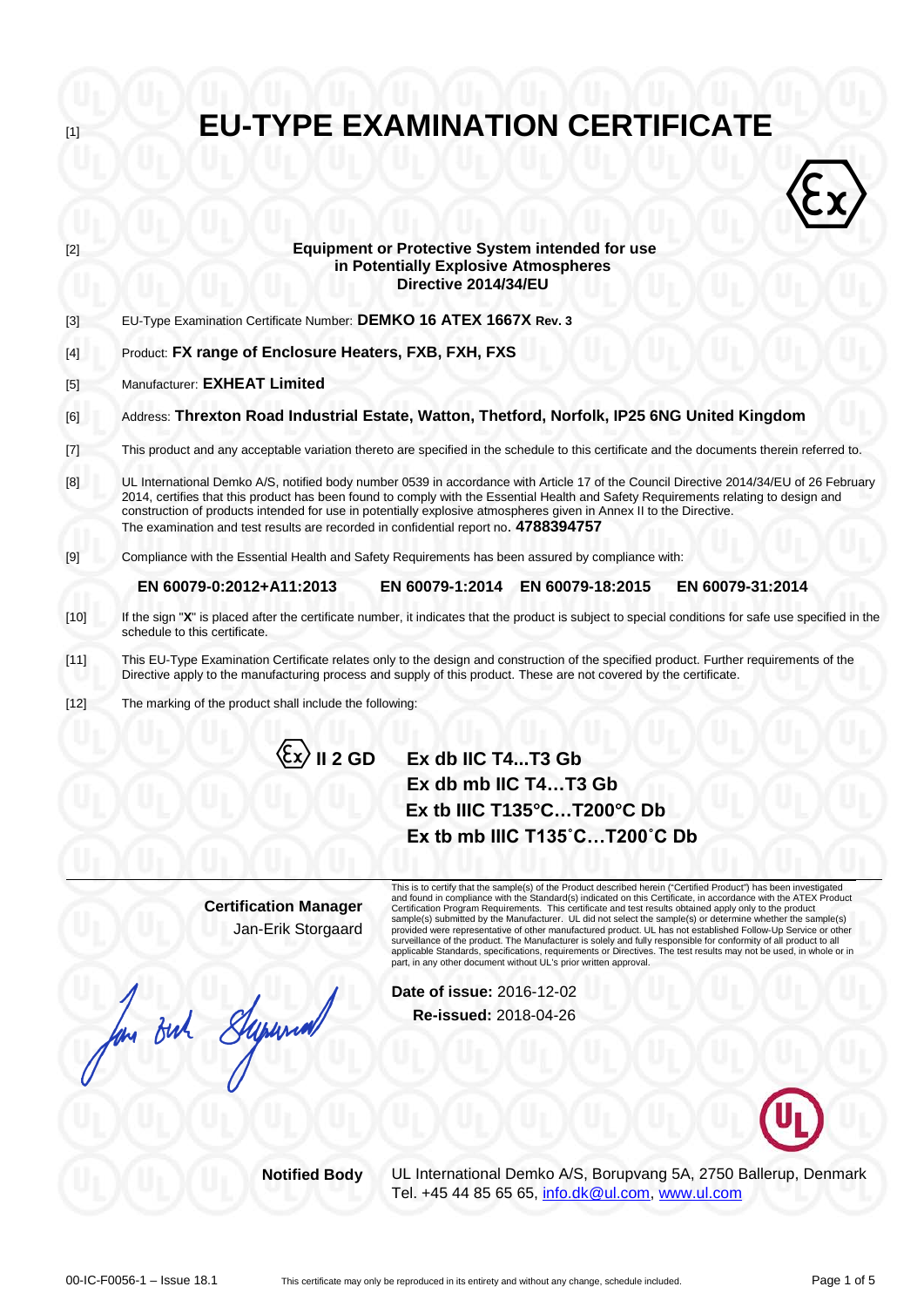### [15] Description of Product

The products in the FX range consist of an extruded Aluminium finned body with an electrical cartridge heating element fitted within a central bore. The range uses fixed resistance and self-regulating heating elements.

FXB type, fixed resistance heaters must be mounted with the fins oriented vertically to allow for optimal airflow and convection. FXH type, fixed resistance heaters may be mounted either vertically or flat to the base of the enclosure. FXS type, self-regulating heaters may be mounted vertically, horizontally or flat on the base of the enclosure. An electrical supply cable is fitted to the heater using a suitably certified cable gland. The cable must be terminated in suitably certified terminals or enclosure for the area of use (terminals/enclosure not supplied with the heater).

Where a fixed resistance heating element is utilised, the assembled heater shall be able to run at the specified temperature class indefinitely.

All heaters may additionally be fitted with either an encapsulated or flameproof thermostat, as defined by the nomenclature below. For thermostat certification, see Sira 17ATEX1356X, Issue 0.

### Product nomenclature

| Model | FXB-FD-XXX-M-X                                      |  |  |
|-------|-----------------------------------------------------|--|--|
|       | $\mathbf{U}$ $\mathbf{U}$ $\mathbf{U}$ $\mathbf{V}$ |  |  |

### I - Enclosure Type

FXB – Block type extruded enclosure heater with fins on front and back, available in 225 mm and 325 mm lengths, all other dimensions are the common to both lengths.

FXH – Flat block type enclosure heater with fins on front face only, available in 90 mm and 225 mm lengths. Models use same fin design but differ significantly in size and features.

FXS - Self-regulating type enclosure heater that does not follow the dimensional specifications of the FXB or FXH models.

Each of the 4 sizes of heater will be available in a range of fixed resistance and self-regulating variants.

The FXS enclosure is only available with the self-regulating element.

### II – Heater Type

FD – Fixed resistance heater element

- SR Self-regulating heater element
- III Heater Rating

XXX – Heater Duty in Watts, e.g. 500

See temperature table for each model maximum wattage

The Following Is Optional

- IV Thermostat
	- M Encapsulated FXT-M thermostat
	- D Flameproof FXT-DI thermostat
- V Thermostat Set Point
	- X Thermostat Set Point (˚C), e.g. 5

See temperature table for maximum set point.

#### Temperature range

Maximum ambient temperature range -60°C to +180°C Depending upon configuration and construction materials. When fitted with FXT-M or FXT-DI thermostats, the minimum ambient temperature is limited to -50˚C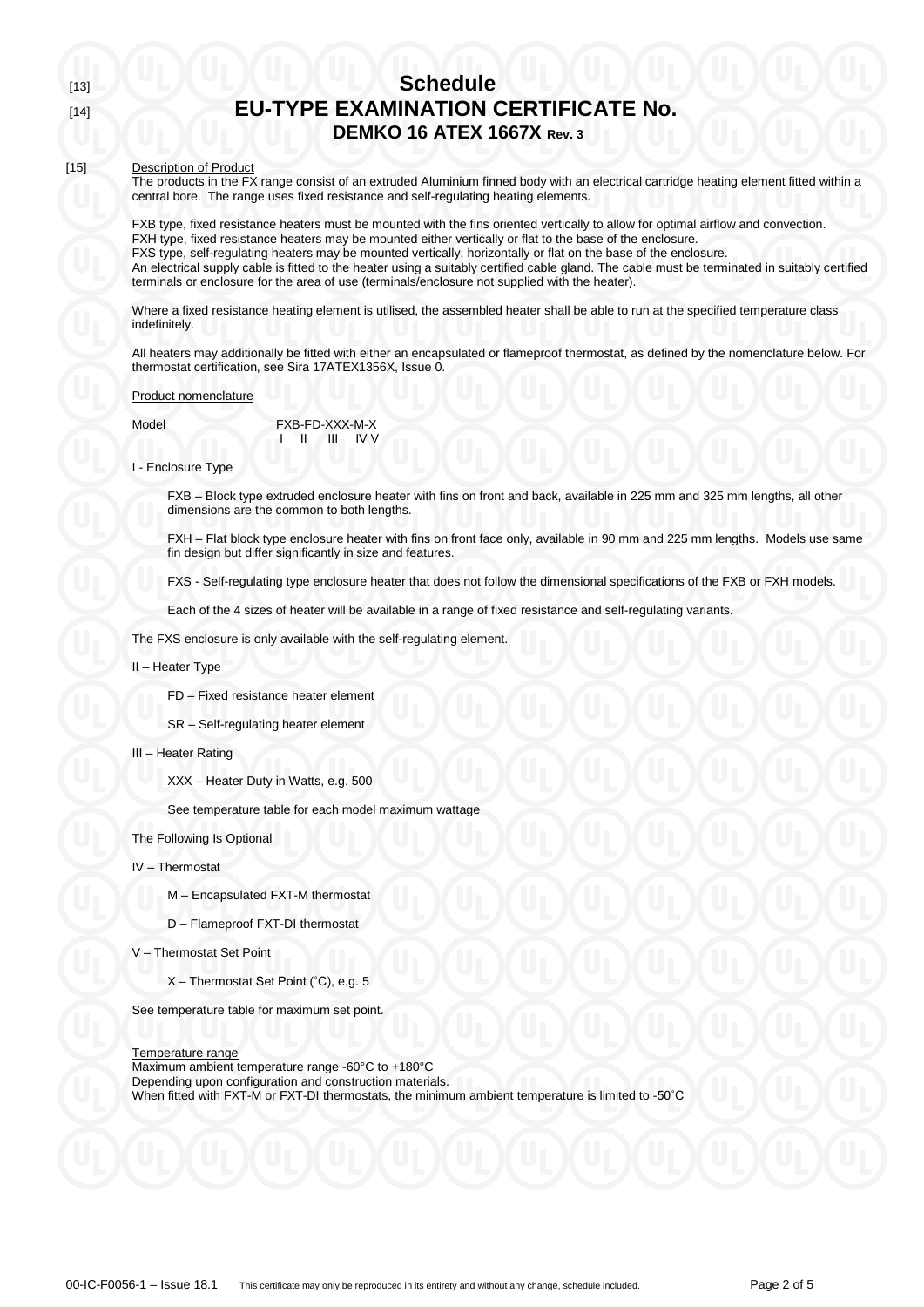The relation between ambient temperature and the assigned temperature class is as follows:

| When fitted with a Fixed Resistance Heater Element |           |               |                   |                                |                                            |  |  |
|----------------------------------------------------|-----------|---------------|-------------------|--------------------------------|--------------------------------------------|--|--|
| Body                                               | Type      | Max<br>Rating | Extrusion<br>Size | Maximum Ambient<br>Temperature | <b>Temperature Class</b><br>Group II / III |  |  |
| <b>FXB</b>                                         | FD        | 511W          | 325               | $+40^{\circ}$ C                | T3 / 200°C                                 |  |  |
| <b>FXB</b>                                         | FD        | 252W          | 325               | $+40^{\circ}$ C                | T4 / 135°C                                 |  |  |
| <b>FXB</b>                                         | FD.       | 252W          | 325               | $+80^{\circ}$ C                | T3/200°C                                   |  |  |
| <b>FXB</b>                                         | FD        | 376W          | 225               | $+40^{\circ}$ C                | T3 / 200°C                                 |  |  |
| <b>FXB</b>                                         | FD        | 210W          | 225               | $+40^{\circ}$ C                | T4 / 135°C                                 |  |  |
| <b>FXB</b>                                         | FD.       | 210W          | 225               | $+80^{\circ}$ C                | T3 / 200°C                                 |  |  |
| <b>FXH</b>                                         | <b>FD</b> | 204W          | 225               | $+40^{\circ}$ C                | T3/200°C                                   |  |  |
| <b>FXH</b>                                         | FD        | 135W          | 225               | $+40^{\circ}$ C                | T4 / 135°C                                 |  |  |
| <b>FXH</b>                                         | FD        | 135W          | 225               | $+80^{\circ}$ C                | T3/200°C                                   |  |  |
| <b>FXH</b>                                         | FD.       | 85W           | 90                | $+40^{\circ}$ C                | T3 / 200°C                                 |  |  |
| <b>FXH</b>                                         | FD.       | 45W           | 90                | $+40^{\circ}$ C                | T4/135°C                                   |  |  |
| <b>FXH</b>                                         | <b>FD</b> | 45W           | 90                | $+80^{\circ}$ C                | T3 / 200°C                                 |  |  |

| When fitted with a Self-Regulating Heater Element |             |                   |                                  |                                       |                                     |  |  |
|---------------------------------------------------|-------------|-------------------|----------------------------------|---------------------------------------|-------------------------------------|--|--|
| Body                                              | <b>Type</b> | Nominal<br>Rating | PTC Chip<br>Rated<br>Temperature | <b>Maximum Ambient</b><br>Temperature | Temperature<br>Class Group II / III |  |  |
| <b>FXS</b>                                        | <b>SR</b>   |                   | $110^{\circ}$ C                  | $+130^{\circ}$ C                      | T4 / 135°C                          |  |  |
| <b>FXB</b>                                        | <b>SR</b>   | 240W              | 110°C                            | $+130^{\circ}$ C                      | T4 / 135°C                          |  |  |
| <b>FXH</b>                                        | <b>SR</b>   | 100W              | $110^{\circ}$ C                  | $+130^{\circ}$ C                      | T4 / 135°C                          |  |  |
| <b>FXS</b>                                        | <b>SR</b>   |                   | $180^{\circ}$ C                  | +160°C/+180°C*                        | T3 / 200°C                          |  |  |
| <b>FXB</b>                                        | <b>SR</b>   | 350W              | $180^{\circ}$ C                  | +160°C/+180°C*                        | T3 / 200°C                          |  |  |
| <b>FXH</b>                                        | <b>SR</b>   | <b>200W</b>       | $180^{\circ}$ C                  | +160°C/+180°C*                        | T3 / 200°C                          |  |  |

\* When cable gland is rated to a minimum of 200˚C

| When fitted with a Fixed Resistance Heater Element and FXT-M Encapsulated Thermostat |           |               |                          |                                |                                            |  |  |
|--------------------------------------------------------------------------------------|-----------|---------------|--------------------------|--------------------------------|--------------------------------------------|--|--|
| <b>Body</b>                                                                          | Type      | Max<br>Rating | Extrusion<br><b>Size</b> | Maximum Ambient<br>Temperature | <b>Temperature Class</b><br>Group II / III |  |  |
| <b>FXB</b>                                                                           | FD        | 511W          | 325                      | $+40^{\circ}$ C                | T3 / 200°C                                 |  |  |
| <b>FXB</b>                                                                           | FD        | 252W          | 325                      | $+40^{\circ}$ C                | T4 / 135°C                                 |  |  |
| <b>FXB</b>                                                                           | FD        | 252W          | 325                      | $+80^{\circ}$ C                | T3 / 200°C                                 |  |  |
| <b>FXB</b>                                                                           | FD        | 376W          | 225                      | $+40^{\circ}$ C                | T3 / 200°C                                 |  |  |
| <b>FXB</b>                                                                           | FD        | 210W          | 225                      | $+40^{\circ}$ C                | T4 / 135°C                                 |  |  |
| <b>FXB</b>                                                                           | FD        | 210W          | 225                      | $+80^{\circ}$ C                | T3 / 200°C                                 |  |  |
| <b>FXH</b>                                                                           | <b>FD</b> | 204W          | 225                      | $+40^{\circ}$ C                | T3 / 200°C                                 |  |  |
| <b>FXH</b>                                                                           | <b>FD</b> | <b>135W</b>   | 225                      | $+40^{\circ}$ C                | T4 / 135°C                                 |  |  |
| <b>FXH</b>                                                                           | <b>FD</b> | 135W          | 225                      | $+80^{\circ}$ C                | T3 / 200°C                                 |  |  |
| <b>FXH</b>                                                                           | FD        | 85W           | 90                       | $+40^{\circ}$ C                | T3 / 200°C                                 |  |  |
| <b>FXH</b>                                                                           | FD        | 45W           | 90                       | $+40^{\circ}$ C                | T4 / 135°C                                 |  |  |
| <b>FXH</b>                                                                           | FD        | 45W           | 90                       | $+80^{\circ}$ C                | T3 / 200°C                                 |  |  |

| When fitted with a Self-Regulating Heater Element and FXT-M Encapsulated Thermostat |           |                   |                                  |                                       |                                            |  |  |
|-------------------------------------------------------------------------------------|-----------|-------------------|----------------------------------|---------------------------------------|--------------------------------------------|--|--|
| Body                                                                                | Type      | Nominal<br>Rating | PTC Chip<br>Rated<br>Temperature | <b>Maximum Ambient</b><br>Temperature | <b>Temperature Class</b><br>Group II / III |  |  |
| <b>FXS</b>                                                                          | <b>SR</b> |                   | $110^{\circ}$ C                  | $80^{\circ}$ C                        | $T4/135^{\circ}$ C                         |  |  |
| <b>FXB</b>                                                                          | <b>SR</b> | 240W              | $110^{\circ}$ C                  | $80^{\circ}$ C                        | T4/135°C                                   |  |  |
| <b>FXH</b>                                                                          | <b>SR</b> | 100W              | $110^{\circ}$ C                  | $80^{\circ}$ C                        | T4/135°C                                   |  |  |
| <b>FXS</b>                                                                          | <b>SR</b> |                   | $180^{\circ}$ C                  | $80^{\circ}$ C                        | T3/200°C                                   |  |  |
| <b>FXB</b>                                                                          | SR        | 350W              | $180^{\circ}$ C                  | $80^{\circ}$ C                        | T3/200°C                                   |  |  |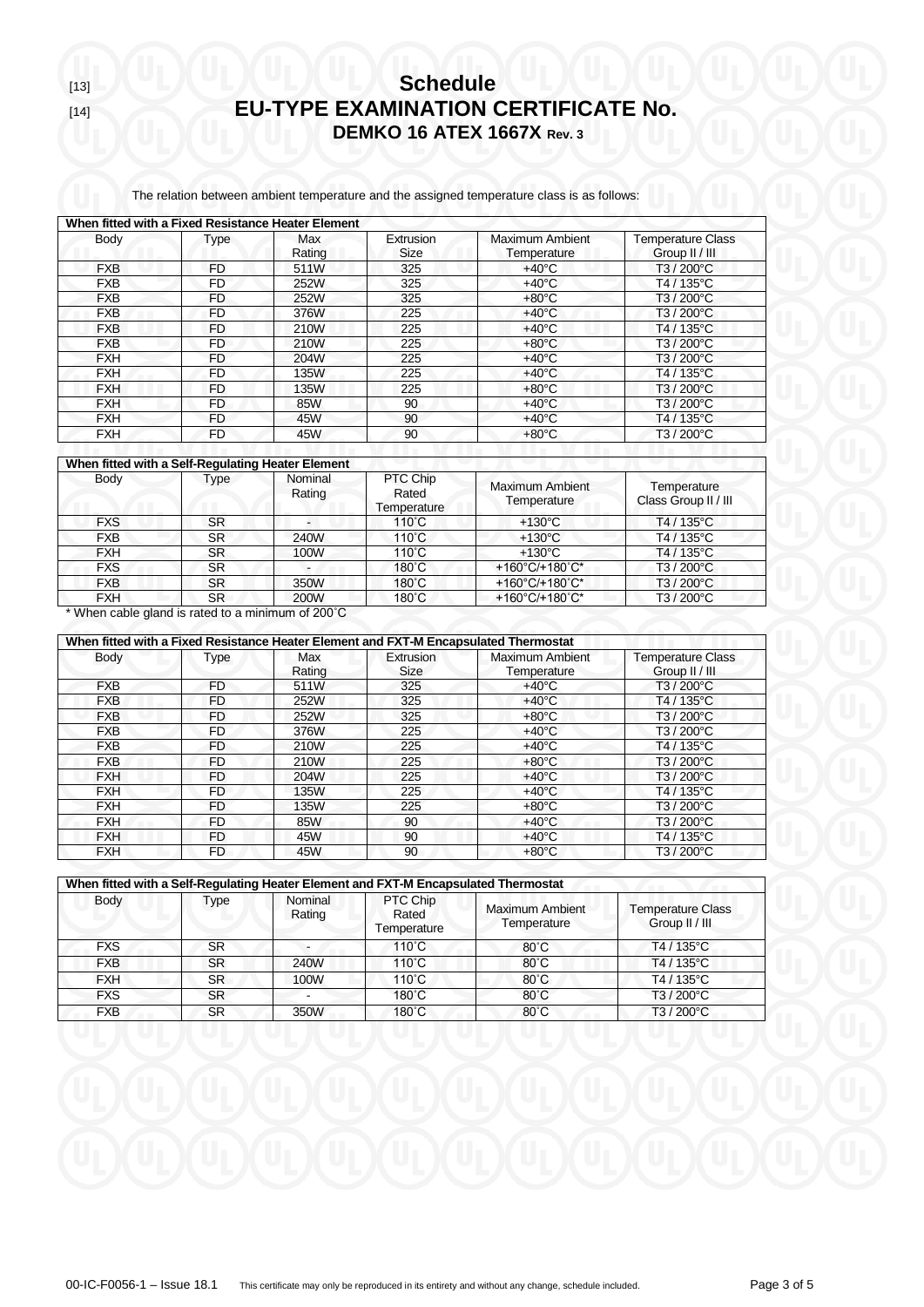| When fitted with a Fixed Resistance Heater Element and FXT-DI Flameproof Thermostat |           |                      |                   |                                   |                             |                                      |  |  |
|-------------------------------------------------------------------------------------|-----------|----------------------|-------------------|-----------------------------------|-----------------------------|--------------------------------------|--|--|
| Body                                                                                | Type      | <b>Max</b><br>Rating | Extrusion<br>Size | Maximum<br>Ambient<br>Temperature | Maximum<br><b>Set Point</b> | Temperature<br>Class Group II /<br>Ш |  |  |
| <b>FXB</b>                                                                          | FD        | 511W                 | 325               | $+40^{\circ}$ C                   | $140^{\circ}$ C             | T3/200°C                             |  |  |
| <b>FXB</b>                                                                          | <b>FD</b> | 252W                 | 325               | $+40^{\circ}$ C                   | $75^{\circ}$ C              | T4/135°C                             |  |  |
| <b>FXB</b>                                                                          | FD.       | 252W                 | 325               | $+80^{\circ}$ C                   | $140^{\circ}$ C             | T3 / 200°C                           |  |  |
| <b>FXB</b>                                                                          | <b>FD</b> | 376W                 | 225               | $+40^{\circ}$ C                   | $140^{\circ}$ C             | T3/200°C                             |  |  |
| <b>FXB</b>                                                                          | FD        | 210W                 | 225               | $+40^{\circ}$ C                   | $75^{\circ}$ C              | T4 / 135°C                           |  |  |
| <b>FXB</b>                                                                          | <b>FD</b> | 210W                 | 225               | $+80^{\circ}$ C                   | 140°C                       | T3 / 200°C                           |  |  |
| <b>FXH</b>                                                                          | FD.       | 204W                 | 225               | $+40^{\circ}$ C                   | $140^{\circ}$ C             | T3/200°C                             |  |  |
| <b>FXH</b>                                                                          | <b>FD</b> | 135W                 | 225               | $+40^{\circ}$ C                   | 75°C                        | T4 / 135°C                           |  |  |
| <b>FXH</b>                                                                          | <b>FD</b> | 135W                 | 225               | $+80^{\circ}$ C                   | $140^{\circ}$ C             | T3 / 200°C                           |  |  |
| <b>FXH</b>                                                                          | FD        | 85W                  | 90                | $+40^{\circ}$ C                   | 140°C                       | T3/200°C                             |  |  |
| <b>FXH</b>                                                                          | <b>FD</b> | 45W                  | 90                | $+40^{\circ}$ C                   | $75^{\circ}$ C              | T4 / 135°C                           |  |  |
| <b>FXH</b>                                                                          | FD        | 45W                  | 90                | $+80^{\circ}$ C                   | 140°C                       | T3 / 200°C                           |  |  |

| When fitted with a Self-Regulating Heater Element and FXT-DI Flameproof Thermostat |           |                   |                                  |                                          |                                    |                                       |  |  |  |
|------------------------------------------------------------------------------------|-----------|-------------------|----------------------------------|------------------------------------------|------------------------------------|---------------------------------------|--|--|--|
| Body                                                                               | Type      | Nominal<br>Rating | PTC Chip<br>Rated<br>Temperature | Maximum<br><b>Ambient</b><br>Temperature | <b>Maximum</b><br><b>Set Point</b> | Temperature<br>Class Group II<br>'III |  |  |  |
| <b>FXS</b>                                                                         | <b>SR</b> |                   | $110^{\circ}$ C                  | $+130^{\circ}$ C                         | $75^{\circ}$ C                     | T4/135°C                              |  |  |  |
| <b>FXB</b>                                                                         | <b>SR</b> | 240W              | $110^{\circ}$ C                  | $+130^{\circ}$ C                         | $75^{\circ}$ C                     | $T4/135^{\circ}$ C                    |  |  |  |
| <b>FXH</b>                                                                         | SR.       | 100W              | $110^{\circ}$ C                  | $+130^{\circ}$ C                         | $75^{\circ}$ C                     | T4/135°C                              |  |  |  |
| <b>FXS</b>                                                                         | <b>SR</b> |                   | $180^\circ C$                    | +160°C/+180°C*                           | $125^{\circ}$ C                    | T3/200°C                              |  |  |  |
| <b>FXB</b>                                                                         | <b>SR</b> | 350W              | 180°C                            | +160°C/+180°C*                           | $125^\circ$ C                      | T3/200°C                              |  |  |  |
| <b>FXH</b>                                                                         | <b>SR</b> | 200W              | $180^{\circ}$ C                  | +160°C/+180°C*                           | $125^{\circ}$ C                    | T3/200°C                              |  |  |  |

\* When cable gland is rated to a minimum of 200˚C

#### Electrical data

FXB Fixed Resistance with a 325mm extrusion – 511W, 600VAC FXB Fixed Resistance with a 225mm extrusion – 376W, 600VAC FXH Fixed Resistance with a 225mm extrusion – 204W, 600VAC FXH Fixed Resistance with a 90mm extrusion – 85W, 600VAC FXS, FXB, FXH Self Regulating – 265VAC Rated up to 15A max for the range.

When Fitted with FXT-M – 277VAC, 4.8A Max. 240VAC, 3.3A Max. 120VAC, 6A Max.

When Fitted with FXT-DI – 277VAC, 9A Max.

#### Routine tests

Routine tests according to EN 60079-1 cl. 16 are not required; the enclosure has a free internal volume of ≤10cm<sup>3</sup> and does not incorporate welded construction.

### [16] Descriptive Documents

The scheduled drawings are listed in the report no. provided under item no. [ 8 ] on page 1 of this EU-Type Examination Certificate.

### [17] Specific conditions of use:

- No repair to the flameproof joints is permitted.
- Special precautions are necessary to reduce the risk due to electro-static discharge. Refer to the installation/operation instructions.
- The equipment is not field serviceable by the user and shall not be opened.
- Models fitted with thermostat FXT-M or FXT-DI shall be installed so that pulling, flexing or mechanical damage of the cable is prevented.

The following additionally apply to Models fitted with thermostat FXT-M:

- The equipment shall be installed in a certified enclosure, suitable for hazardous locations, so that they are protected from impact and exposure to direct sunlight.
- The equipment shall be supplied via a fuse that is mounted externally in a safe area and rated at 277Vac, 6 Amp maximum. The fuse shall have a breaking capacity which exceeds the prospective short circuit current of the supply.

[18] Essential Health and Safety Requirements

The Essential Health and Safety Requirements (EHSRs) covered by the standards listed at item 9.